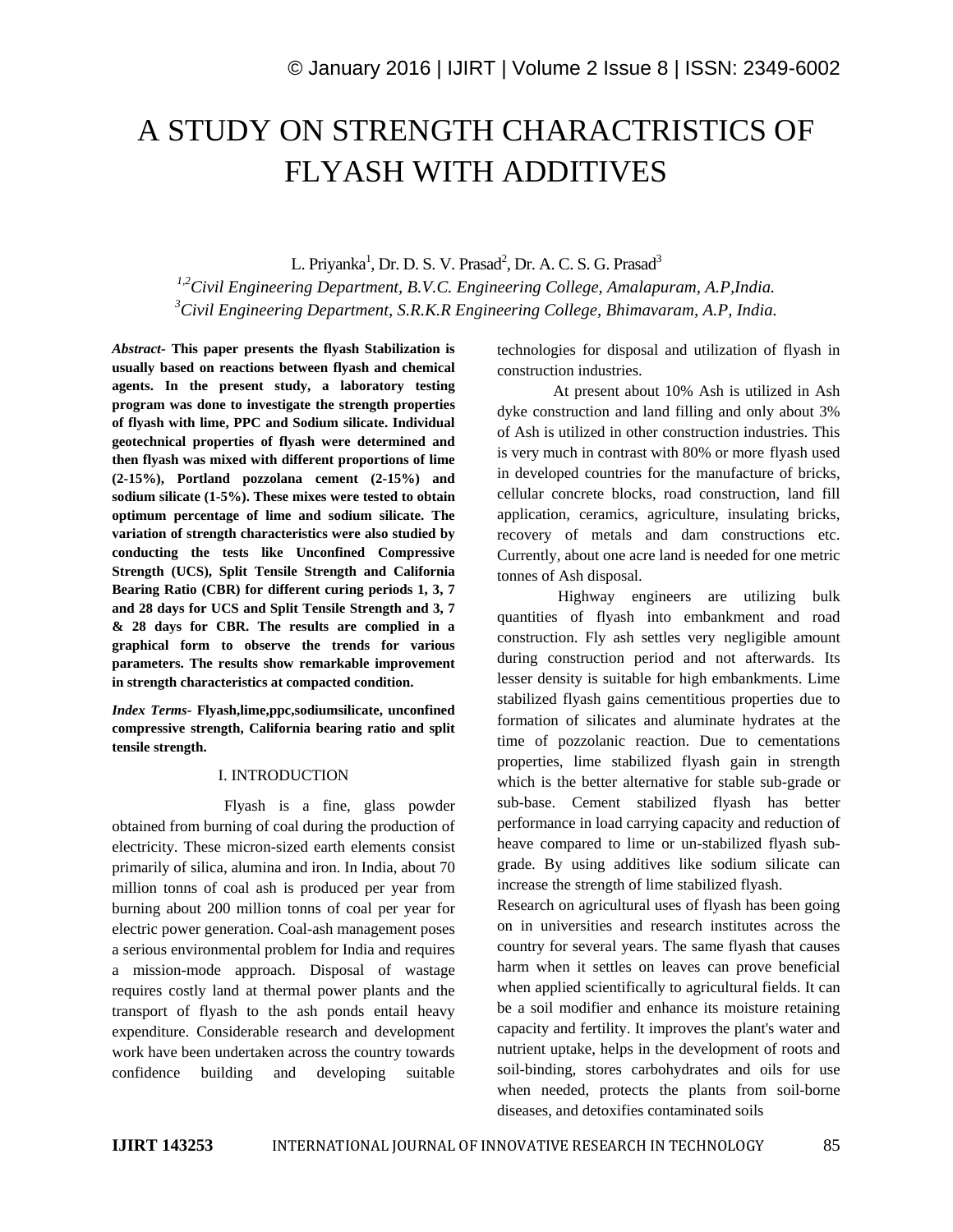The present study is about utilization of lime, PPC and sodium silicate in stabilization of flyash. The study involves performing a series of C.B.R, U.C.S and Split tensile strength tests on the flyash-lime-sodium silicate mixtures:

- 1. To identify the improvement in strength characteristics like UCS, Split Tensile Strength and CBR values.
- 2. To identify optimum dosage of sodium silicate.
- 3. To identify optimum curing period.
- 4. To study sodium affects on the above strength characteristics.

To suggest these stabilized materials in geotechnical engineering applications.

In geotechnical works huge quantities of flyash can be utilized. As per Trehan (1996) in 1992, approximately 460 million tonnes of flyash was produced worldwide out of which about 153 million tonnes (33%) were utilized. Structural or land fill embankment and filler for mines, quarries or pits come under geotechnical engineering applications. Considering other geotechnical application such as pavements, stabilization of soils, waste fills liner etc. About 65% of the total utilization is through geotechnical applications.

## II. MATERIALS AND METHODOLOGY

## *A. Materials*

The materials used in this investigation are Flyash, Lime, sodium silicate Portland Pozzolana Cement. Flyash is collected from GMR power corporation vemagiri in rajamundry and laboratory study was carried out for salient geotechnical characteristics of such as grading, Atterberg limits, compaction and strength. The properties of flyash shown in table 1.Table No: 1

| Property            | Values        |
|---------------------|---------------|
| Gravel $(\%)$       |               |
| Sand (%)            | 28            |
| Fines $(\%)$        | 72            |
| $a.Silt(\%)$        | 72            |
| $b.Clay(\%)$        | $\mathcal{O}$ |
| Liquid Limit (%)    | 28            |
| Plastic Limit (%)   | <b>NP</b>     |
| Specific gravity    | 2.1           |
| IS heavy Compaction |               |

| Optimum moisture content (%) | 21.0 |
|------------------------------|------|
| Maximum dry density $(g/cc)$ | 1.28 |
| California bearing ratio     |      |

Properties of Portland Pozzolanic Cement

| S.No             | Characteristics                                   | <b>PPC</b> |  |
|------------------|---------------------------------------------------|------------|--|
| 1.               | Standard Consistency (%)                          | 31         |  |
| 2.               | Weight per bag $(Kg)$                             | 50         |  |
| 3.               | Initial setting time (min)                        | 180        |  |
| $\overline{4}$ . | Final setting time(min)                           | 292        |  |
| 5.               | Specific gravity                                  | 3.13       |  |
| 6.               | Fineness (As retained on sieve IS: 9)             | 2.00       |  |
|                  | micron $)(\%)$                                    |            |  |
| 7.               | Ultimate compressive strength of average of three |            |  |
|                  | standard cement mortar cubes                      |            |  |
| a.               | At the age of 3 days (Mpa)                        | 24.6       |  |
| b.               | At the age of 7 days (Mpa)                        | 35.0       |  |
| c.               | At the age of 28 days (Mpa)                       | 55.40      |  |

## *B. Methodology*

The following tests were conducted on the flyash. The index and engineering properties of flyash were determined.

- Grain Size Analysis
- Atterberg's Limits
- Specific Gravity
- Proctor's Compaction Test
- Unconfined Compressive Strength Test
- California Bearing Ratio Test
- Split Tensile Strength

## III.RESULTS AND DISCUSSION

 Compaction Characteristics of Flyash Lime Mives:

| IVILAUS.    |           |           |
|-------------|-----------|-----------|
| LIME $(\%)$ | $OMC(\%)$ | MDD(g/cc) |
|             | 21        | 1.28      |
| 2           | 21.4      | 1.26      |
|             | 21.8      | 1.24      |
| 6           | 22.3      | 1.23      |
| 8           | 22.8      | 1.21      |
| 10          | 23.3      | 1.18      |
| 12          | 23.6      | 1.16      |
| 15          | 24.0      | 1.14      |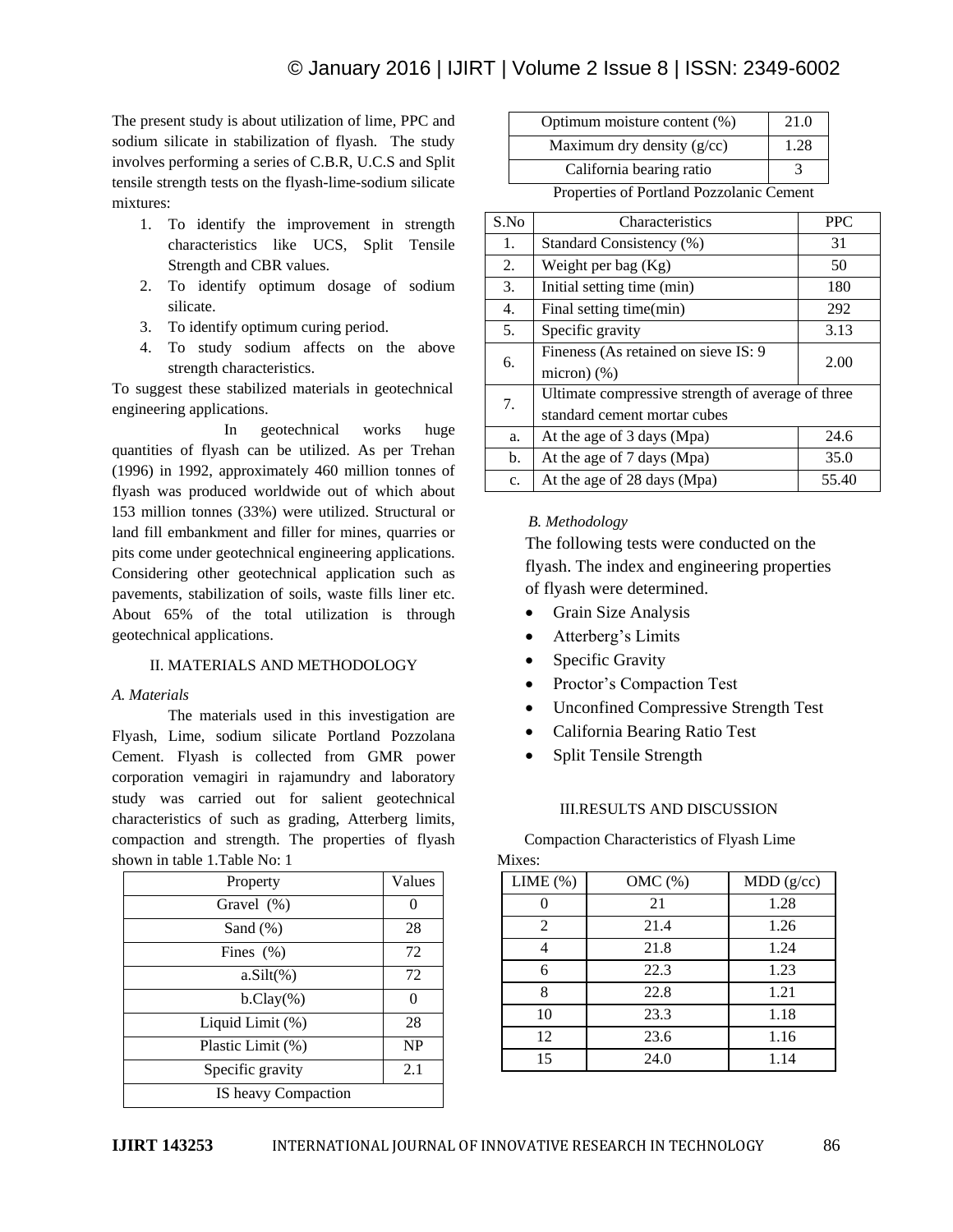Variation of OMC for lime-sodium silicate- flyash mixes:

|             |      |      | Sodium Silicate |      |      |
|-------------|------|------|-----------------|------|------|
| Lime $(\%)$ | 1%   | 2 %  | 3 %             | 4%   | 5 %  |
| 8           | 22.9 | 23.1 | 23.3            | 23.4 | 23.4 |
| 10          | 23.4 | 23.6 | 23.8            | 24   | 24.1 |
| 12          | 23.8 | 24   | 24.2            | 24.3 | 24.5 |
| 15          | 24   | 24.2 | 24.4            | 24.5 | 24.6 |

Variation of MDD for lime-sodium silicate- flyash mixes:

| Lime $(\%)$ |       |      | Sodium Silicate |      |      |
|-------------|-------|------|-----------------|------|------|
|             | $1\%$ | 2 %  | 3 %             | 4 %  | 5 %  |
|             | 1.2   | 1.19 | 1.18            | 1.18 | 1.17 |
| 10          | 1.17  | 1.16 | 1.15            | 1.14 | 1.14 |
| 12          | 1.15  | 1.13 | 1.12            | 1.11 | 1.09 |
| 15          | 1.13  | 1.11 | 1.1             | 1.09 | 1.08 |

Unconfined Compressive strength of flyash lime Mixes(kPa): Unconfined Compressive strength of flyash and different percentages of PPC (kPa):

| <b>PPC</b> | Curing period (days) |      |      |      |  |
|------------|----------------------|------|------|------|--|
| $\%$       | 1                    | 3    | 7    | 28   |  |
| 2          | 180                  | 330  | 643  | 899  |  |
| 4          | 276                  | 608  | 1028 | 1850 |  |
| 6          | 413                  | 1096 | 2075 | 3422 |  |
| 8          | 468                  | 1356 | 2342 | 3785 |  |
| 10         | 580                  | 1854 | 3099 | 4634 |  |
| 12         | 692                  | 2658 | 3874 | 5742 |  |
| 15         | 821                  | 3595 | 5026 | 6586 |  |

Unconfined Compressive strength of flyash, 8% lime and different percentages of Sodium silicate (kPa):

| Sodium          |     | Curing period (days) |      |      |
|-----------------|-----|----------------------|------|------|
| silicate<br>(%) |     | 3                    |      | 28   |
|                 | 606 | 1002                 | 1402 | 2327 |
| 2               | 812 | 1524                 | 2276 | 3624 |
|                 | 553 | 1260                 | 2045 | 3026 |

 Unconfined Compressive strength of flyash, 10% lime and different percentages of sodium silicate (kPa):

| Sodium                          |      |      | Curing period (days) |                    |
|---------------------------------|------|------|----------------------|--------------------|
| Silicate %                      |      | 3    |                      | 28                 |
|                                 | 685  | 1065 | 1586                 | 2224               |
| 2                               | 1268 | 1856 | 2324                 | 3548               |
| 3                               | 1620 | 2442 | 3562                 | 5016               |
| $\sim$ $1\sigma$ .<br><b>FT</b> | 1504 | 2042 | 3316                 | 4612<br>$1\bigcap$ |

Unconfined Compressive strength for flyash, 12% lime and different percentages of sodium silicate (kPa):

| Sodium          | Curing period (days) |      |      |      |
|-----------------|----------------------|------|------|------|
| silicate $(\%)$ |                      |      |      | 28   |
|                 | 1086                 | 1344 | 1582 | 2435 |
| 2               | 1524                 | 2268 | 3423 | 4560 |
| 3               | 2312                 | 3328 | 4642 | 5820 |
|                 | 2291                 | 3082 | 4234 | 5265 |
|                 | 1825                 | 2640 | 3572 | 4818 |

Unconfined Compressive strength for flyash, 15% lime and different percentages of sodium silicate (kPa):

| Sodium       |      | Curing period (days) |      |      |
|--------------|------|----------------------|------|------|
| silicate (%) |      | 3                    |      | 28   |
|              | 1254 | 1529                 | 1892 | 2616 |
| 2            | 1629 | 2635                 | 3842 | 4852 |
| 3            | 2624 | 3822                 | 5026 | 5835 |
|              | 2834 | 4102                 | 5464 | 6730 |
| 5            | 2416 | 3635                 | 4811 | 5818 |

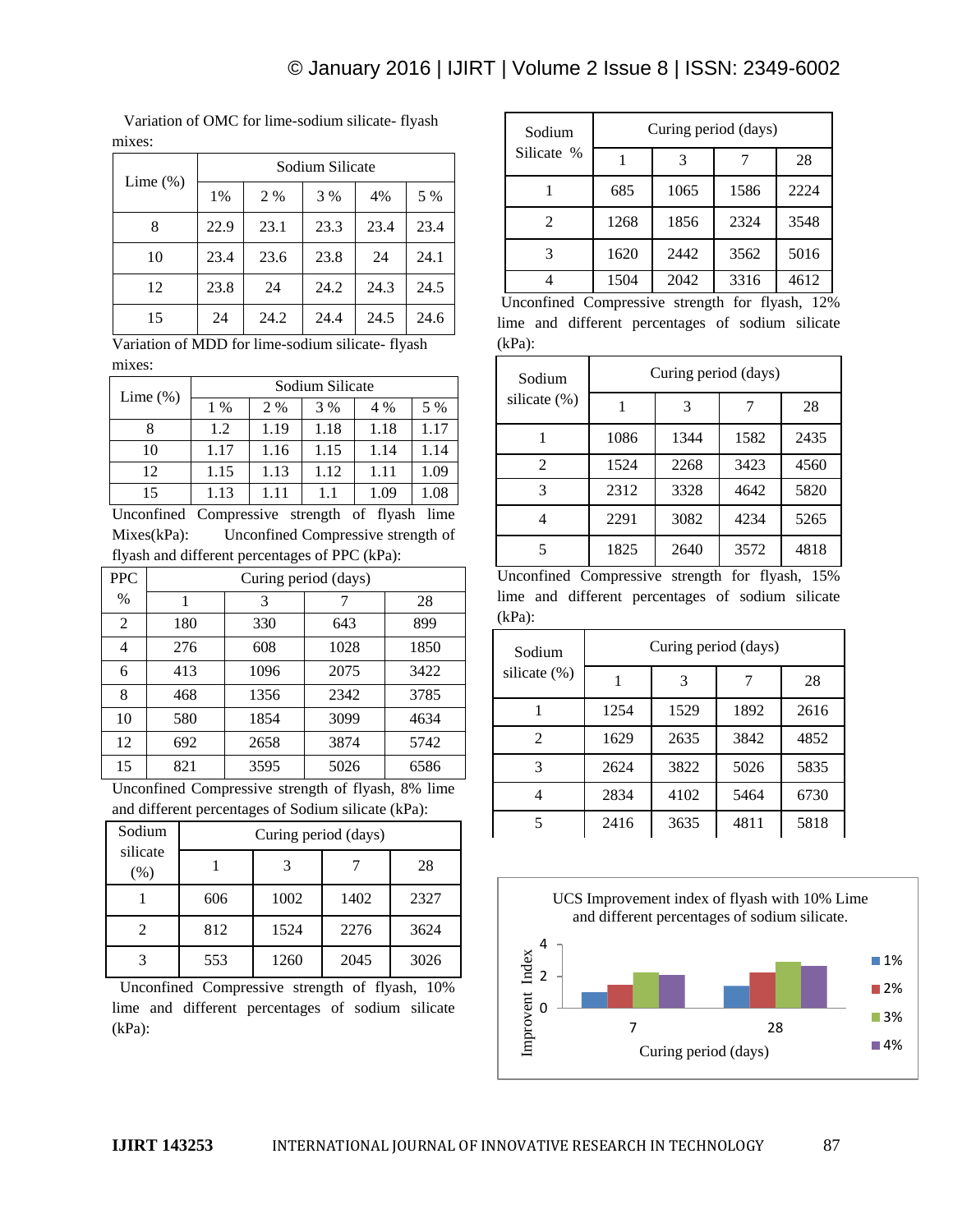

Water absorption for stabilized flyash with 10% lime and sodium silicate:

| Sodium Silicate | Curing period(days) |      |  |
|-----------------|---------------------|------|--|
| (% )            |                     | 28   |  |
|                 | 2.16                | 1.95 |  |
|                 | 0.85                | 0.82 |  |
|                 | 0.80                | 0.74 |  |
|                 | 0.74                | 0.69 |  |
|                 | 0.70                | 0.67 |  |

Water absorption for stabilized flyash with 15% lime and sodium silicate:

| Sodium Silicate       | Curing period(days) |      |
|-----------------------|---------------------|------|
| (% )                  |                     | 28   |
|                       | 1.68                | 1.50 |
|                       | 0.72                | 0.60 |
| $\mathcal{D}_{\cdot}$ | 0.60                | 0.55 |
| 3                     | 0.52                | 0.50 |
|                       | 0.50                | 0.48 |
|                       | 0.48                | 0.47 |

Split Tensile strength of flyash and lime mixes (kPa):

| Lime<br>(% ) | Curing period (days) |     |     |     |
|--------------|----------------------|-----|-----|-----|
|              |                      | 3   |     | 28  |
| 8            | 88                   | 181 | 256 | 342 |
| 10           | 104                  | 212 | 306 | 406 |
| 12           | 121                  | 289 | 376 | 452 |
| 15           | 138                  | 364 | 422 | 518 |







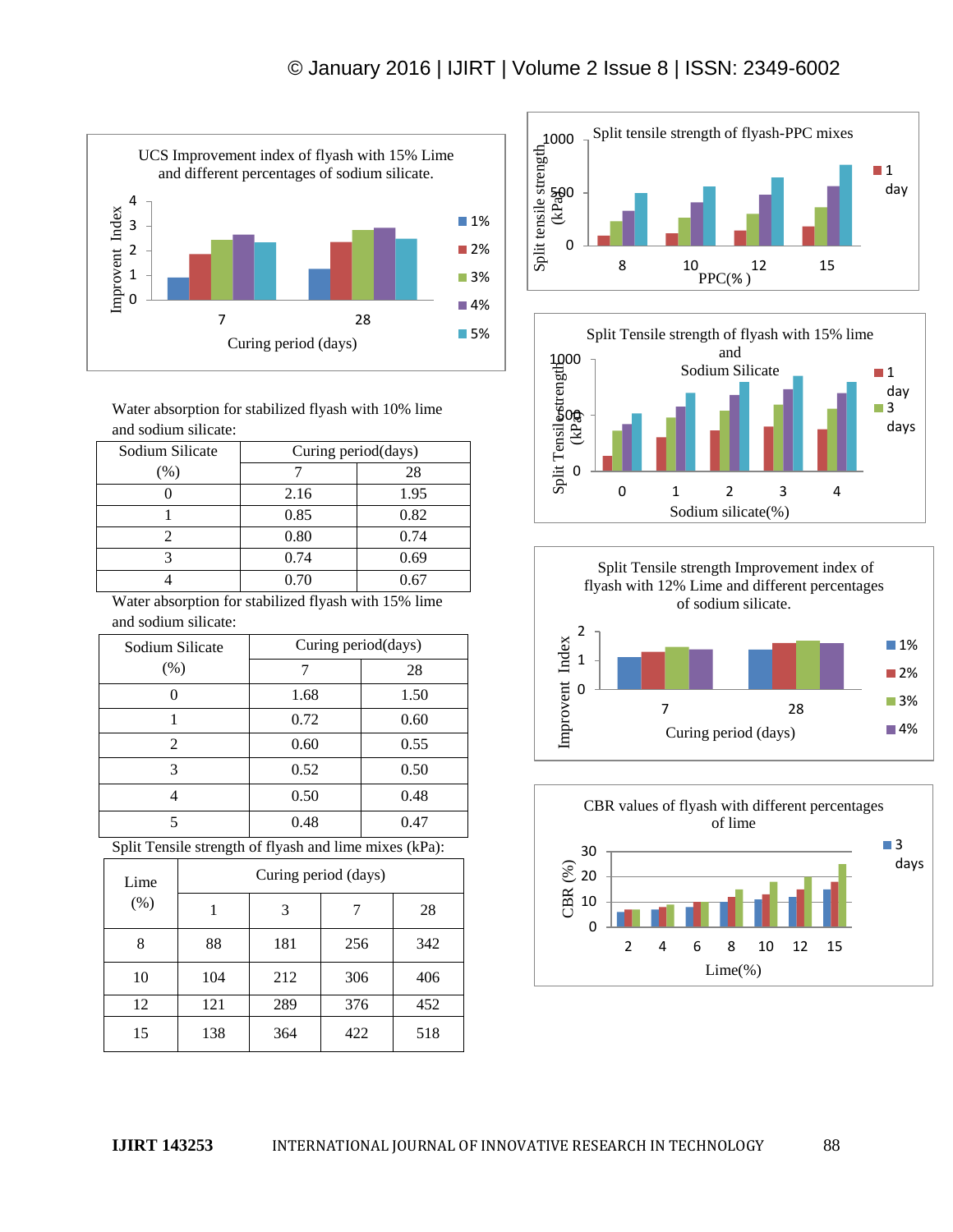



Improvement index of flyash for CBR with 10% Lime and different percentages of sodium silicate.

| Sodium silicate (%) | Curing period (days) |     |  |
|---------------------|----------------------|-----|--|
|                     |                      | 28  |  |
|                     | 1.6                  |     |  |
|                     | 1.86                 | 2.4 |  |
|                     | 1.66                 |     |  |

Improvement index of flyash for CBR with 15% Lime and different percentages of sodium silicate.

| Sodium silicate (%) | Curing period (days) |      |
|---------------------|----------------------|------|
|                     |                      | 28   |
|                     | 1.52                 |      |
|                     | 1.84                 | 2.48 |
|                     |                      | 2.72 |

#### IV. CONCLUSION

From the study of flyash stabilized with lime, cement and sodium silicate at compacted condition. The following conclusions have derived:

- Addition of lime, cement and sodium silicate to flyash increases UCS, Split tensile strength and CBR values for all curing periods.
- These strengths also increase with increase in curing periods. Maximum increase was observed for 7 days and continued for 28 days.
- The flyash lime stabilized mixes have shown UCS value for 7 days is 80% of 28 days strength, in cement stabilized flyash it is 70% of 28 days strength. Whereas in flyash-limesodium silicate mixes 60-80% of 28 days.
- Flyash-lime-sodium silicate stabilized soils achieved 10% excess strength than the cement stabilized soils.
- Maximum strengths are due to development of pozzolanic reaction between silica alumina with calcium forming calcium silicate accumulate gel. These gels crystalline with time are responsible for development of maximum strengths.
- Agglomeration has taken place due to additives such as lime, cement and sodium silicate with time.
- 8-12% lime with 2-4% of sodium silicate can be comparable with 10-15% of cement in flyash stabilization.
- Addition of 6% cement, 6% lime and 8%lime with 1% Sodium silicate achieved CBR greater than 10 so that it can be used as sub grade material for road pavements.
- Addition of 2% cement, 8%lime with 2% Sodium silicate achieved CBR greater than 30 so that it can be used for sub base.
- Addition of 15% lime with 3% sodium silicate gives CBR greater than 60 it can be used as base course for pavements.

## REFERENCES

- 1. Annemarie Puri et al (2008) "*Eco-Friendly Binders Based on Fly Ash*" Revue Roumaine de Chimie*, 53*(11), 1069–1076.
- 2. Boominathan, and Rathna Raju, J. (1996), "*Lime Treated Flyash "as embankment material*", Proc. Of Indian Geotechnical